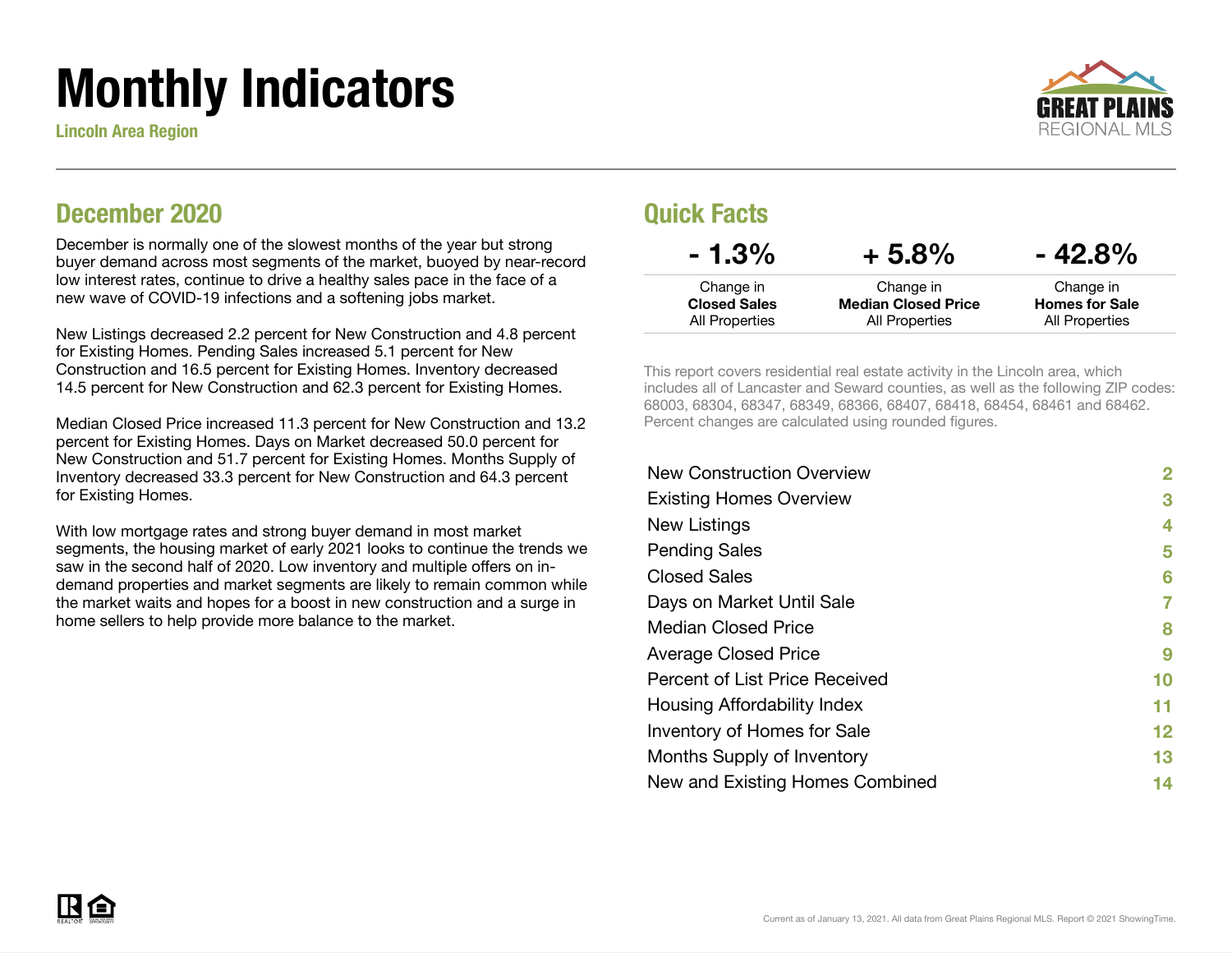### New Construction Overview

Key metrics by report month and for year-to-date (YTD) starting from the first of the year. New Construction properties only.



| <b>Key Metrics</b>                    | <b>Historical Sparkbars</b>                                   | 12-2019   | 12-2020   | % Change | <b>YTD 2019</b> | <b>YTD 2020</b> | % Change |
|---------------------------------------|---------------------------------------------------------------|-----------|-----------|----------|-----------------|-----------------|----------|
| <b>New Listings</b>                   | 12-2018<br>6-2019<br>12-2019<br>$6 - 2020$<br>12-2020         | 91        | 89        | $-2.2%$  | 1,249           | 1,362           | $+9.0%$  |
| <b>Pending Sales</b>                  | 12-2019<br>$12 - 2018$<br>$6 - 2019$<br>$6 - 2020$<br>12-2020 | 39        | 41        | $+5.1%$  | 660             | 851             | $+28.9%$ |
| <b>Closed Sales</b>                   | $6 - 2020$<br>12-2018<br>6-2019<br>12-2019<br>12-2020         | 51        | 43        | $-15.7%$ | 671             | 748             | $+11.5%$ |
| Days on Market Until Sale             | 12-2020<br>$12 - 2018$<br>$6 - 2019$<br>12-2019<br>$6 - 2020$ | 62        | 31        | $-50.0%$ | 58              | 54              | $-6.9%$  |
| <b>Median Closed Price</b>            | $12 - 2018$<br>12-2019<br>$6 - 2020$<br>12-2020<br>6-2019     | \$309,900 | \$344,900 | $+11.3%$ | \$309,925       | \$332,625       | $+7.3%$  |
| <b>Average Closed Price</b>           | $12 - 2018$<br>$6 - 2019$<br>12-2019<br>$6 - 2020$<br>12-2020 | \$319,329 | \$356,235 | $+11.6%$ | \$318,064       | \$341,939       | $+7.5%$  |
| <b>Percent of List Price Received</b> | $12 - 2018$<br>$6 - 2019$<br>12-2019<br>$6 - 2020$<br>12-2020 | 100.6%    | 100.6%    | 0.0%     | 100.6%          | 100.7%          | $+0.1%$  |
| <b>Housing Affordability Index</b>    | 12-2018<br>$6 - 2019$<br>12-2019<br>$6 - 2020$<br>12-2020     | 109       | 109       | 0.0%     | 109             | 113             | $+3.7%$  |
| <b>Inventory of Homes for Sale</b>    | $6 - 2020$<br>12-2020<br>12-2018<br>$6 - 2019$<br>12-2019     | 330       | 282       | $-14.5%$ |                 |                 |          |
| <b>Months Supply of Inventory</b>     | 12-2019<br>$6 - 2020$<br>$12 - 2018$<br>$6 - 2019$<br>12-2020 | 6.0       | 4.0       | $-33.3%$ |                 |                 |          |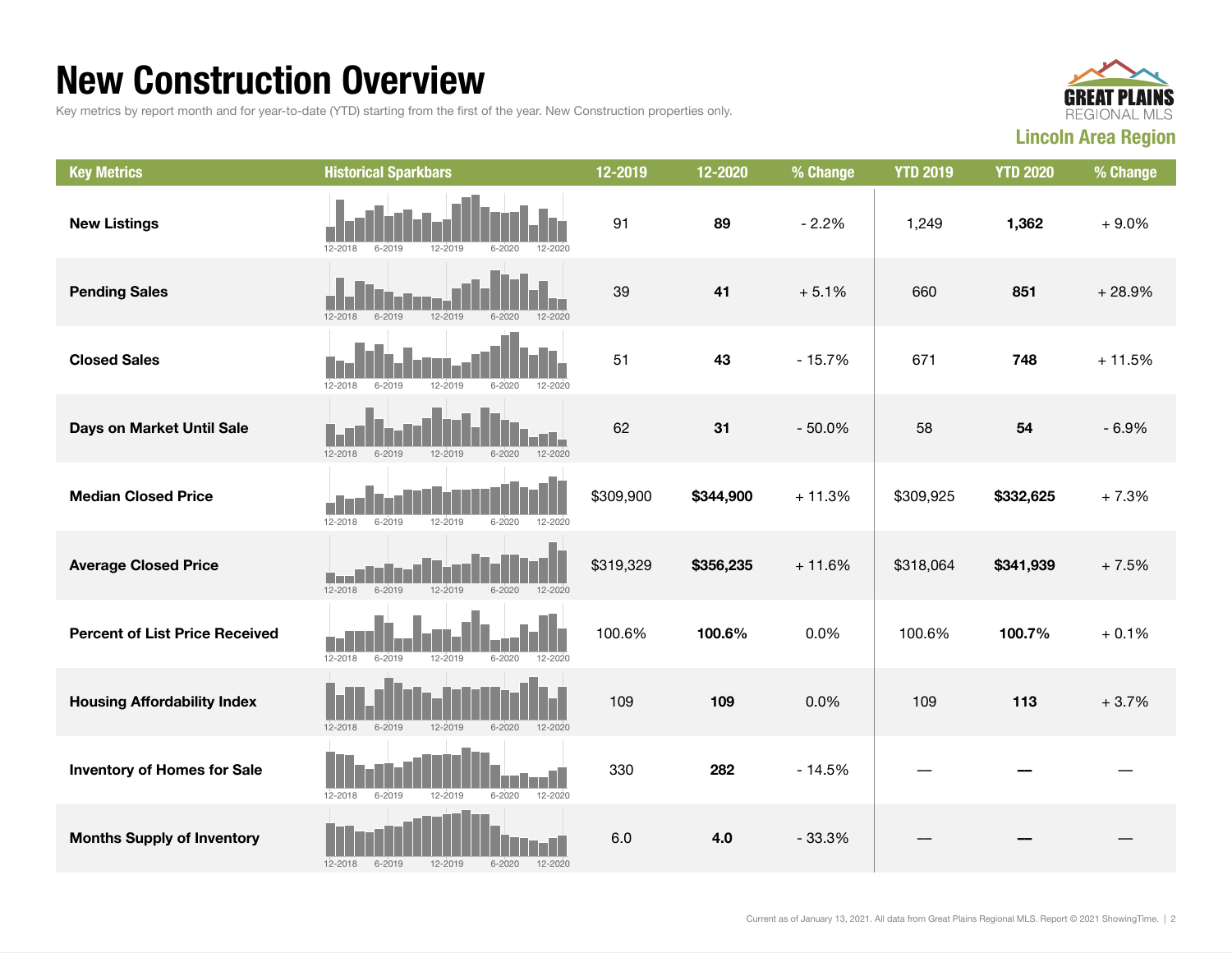## Existing Homes Overview

Key metrics by report month and for year-to-date (YTD) starting from the first of the year. Existing Homes properties only.



| <b>Key Metrics</b>                    | <b>Historical Sparkbars</b>                                       | 12-2019   | 12-2020   | % Change | <b>YTD 2019</b> | <b>YTD 2020</b> | % Change |
|---------------------------------------|-------------------------------------------------------------------|-----------|-----------|----------|-----------------|-----------------|----------|
| <b>New Listings</b>                   | 12-2018<br>12-2019<br>6-2019<br>$6 - 2020$<br>12-2020             | 252       | 240       | $-4.8%$  | 5,437           | 5,123           | $-5.8%$  |
| <b>Pending Sales</b>                  | $12 - 2018$<br>$6 - 2019$<br>12-2019<br>$6 - 2020$<br>12-2020     | 206       | 240       | $+16.5%$ | 4,076           | 4,563           | $+11.9%$ |
| <b>Closed Sales</b>                   | 12-2018<br>$6 - 2019$<br>12-2019<br>6-2020<br>12-2020             | 340       | 343       | $+0.9%$  | 4,084           | 4,436           | $+8.6%$  |
| Days on Market Until Sale             | $12 - 2018$<br>$6 - 2019$<br>12-2019<br>$6 - 2020$<br>12-2020     | 29        | 14        | $-51.7%$ | 23              | 16              | $-30.4%$ |
| <b>Median Closed Price</b>            | $6 - 2019$<br>12-2019<br>$6 - 2020$<br>$12 - 2018$<br>12-2020     | \$190,000 | \$215,000 | $+13.2%$ | \$188,100       | \$207,500       | $+10.3%$ |
| <b>Average Closed Price</b>           | $12 - 2018$<br>$6 - 2019$<br>12-2019<br>$6 - 2020$<br>12-2020     | \$221,301 | \$252,086 | $+13.9%$ | \$219,653       | \$237,831       | $+8.3%$  |
| <b>Percent of List Price Received</b> | $12 - 2019$<br>$12 - 2018$<br>$6 - 2019$<br>$6 - 2020$<br>12-2020 | 97.8%     | 99.8%     | $+2.0%$  | 98.4%           | 99.8%           | $+1.4%$  |
| <b>Housing Affordability Index</b>    | $12 - 2018$<br>$6 - 2019$<br>12-2019<br>12-2020<br>$6 - 2020$     | 178       | 174       | $-2.2%$  | 180             | 180             | 0.0%     |
| <b>Inventory of Homes for Sale</b>    | 12-2019<br>$6 - 2020$<br>12-2020<br>$12 - 2018$<br>$6 - 2019$     | 480       | 181       | $-62.3%$ |                 |                 |          |
| <b>Months Supply of Inventory</b>     | $6 - 2019$<br>12-2019<br>$6 - 2020$<br>12-2020<br>12-2018         | 1.4       | 0.5       | $-64.3%$ |                 |                 |          |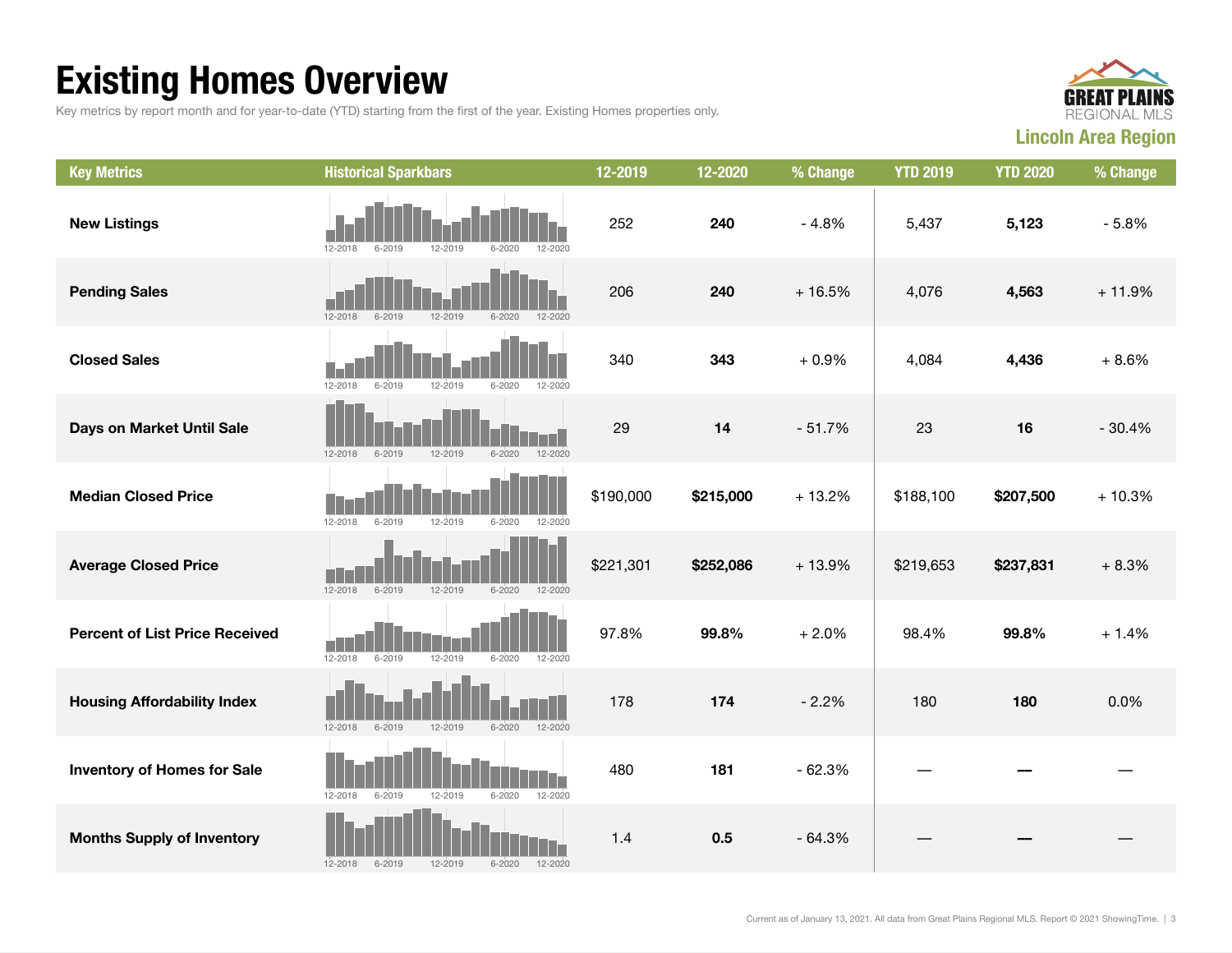## New Listings

A count of the properties that have been newly listed on the market in a given month.







Current as of January 13, 2021. All data from Great Plains Regional MLS. Report © 2021 ShowingTime. | 4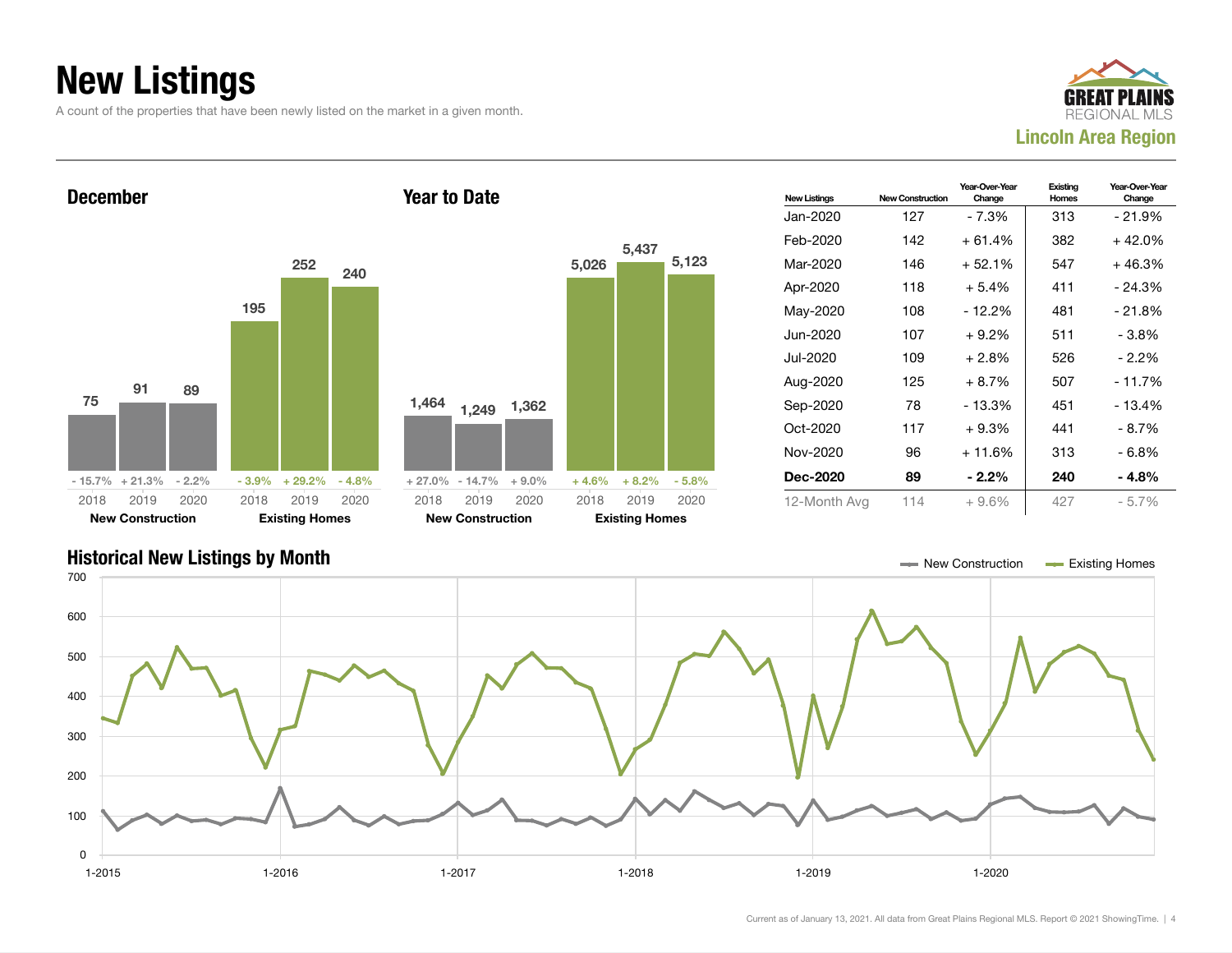## Pending Sales

A count of the properties on which offers have been accepted in a given month.





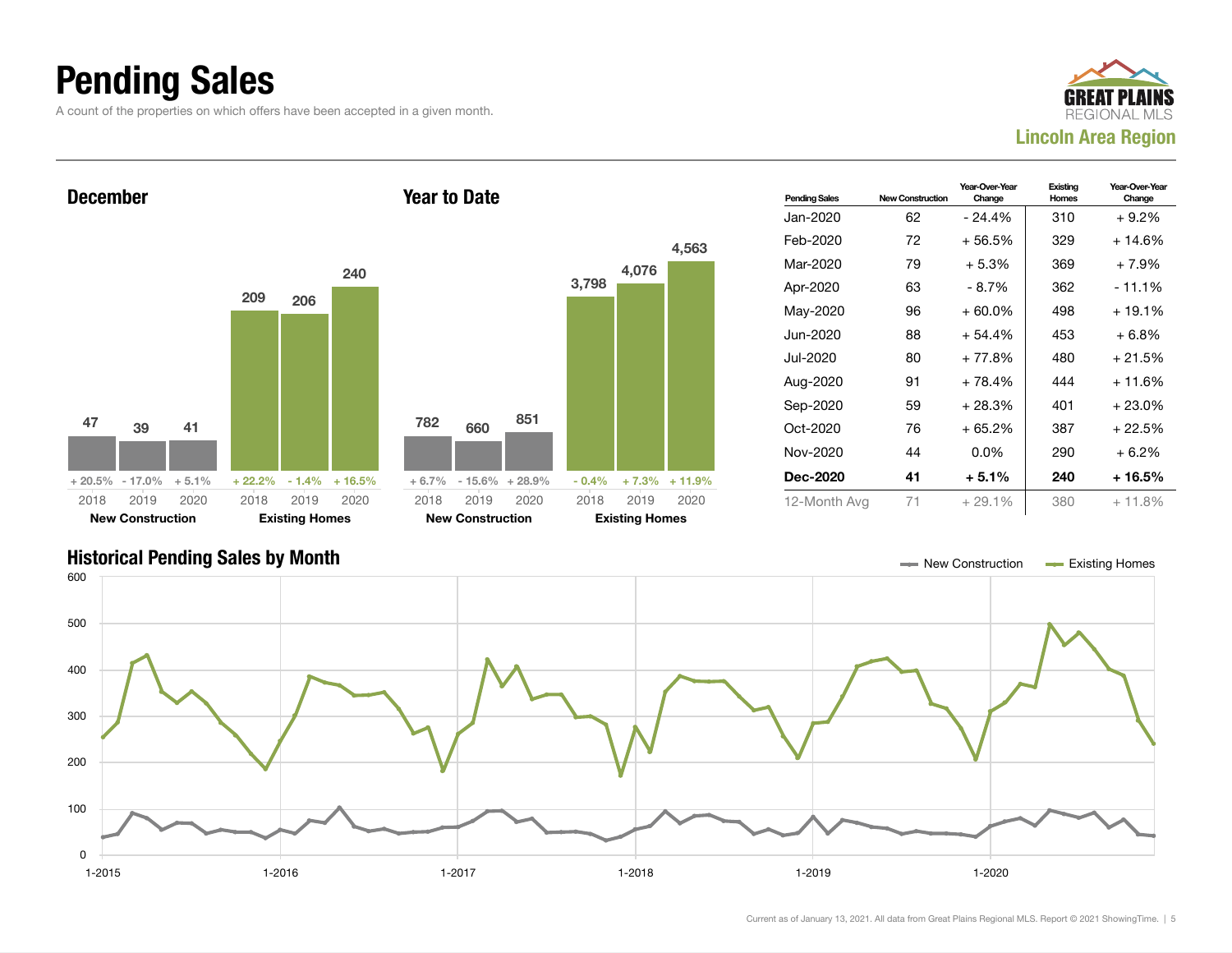#### Closed Sales

A count of the actual sales that closed in a given month.





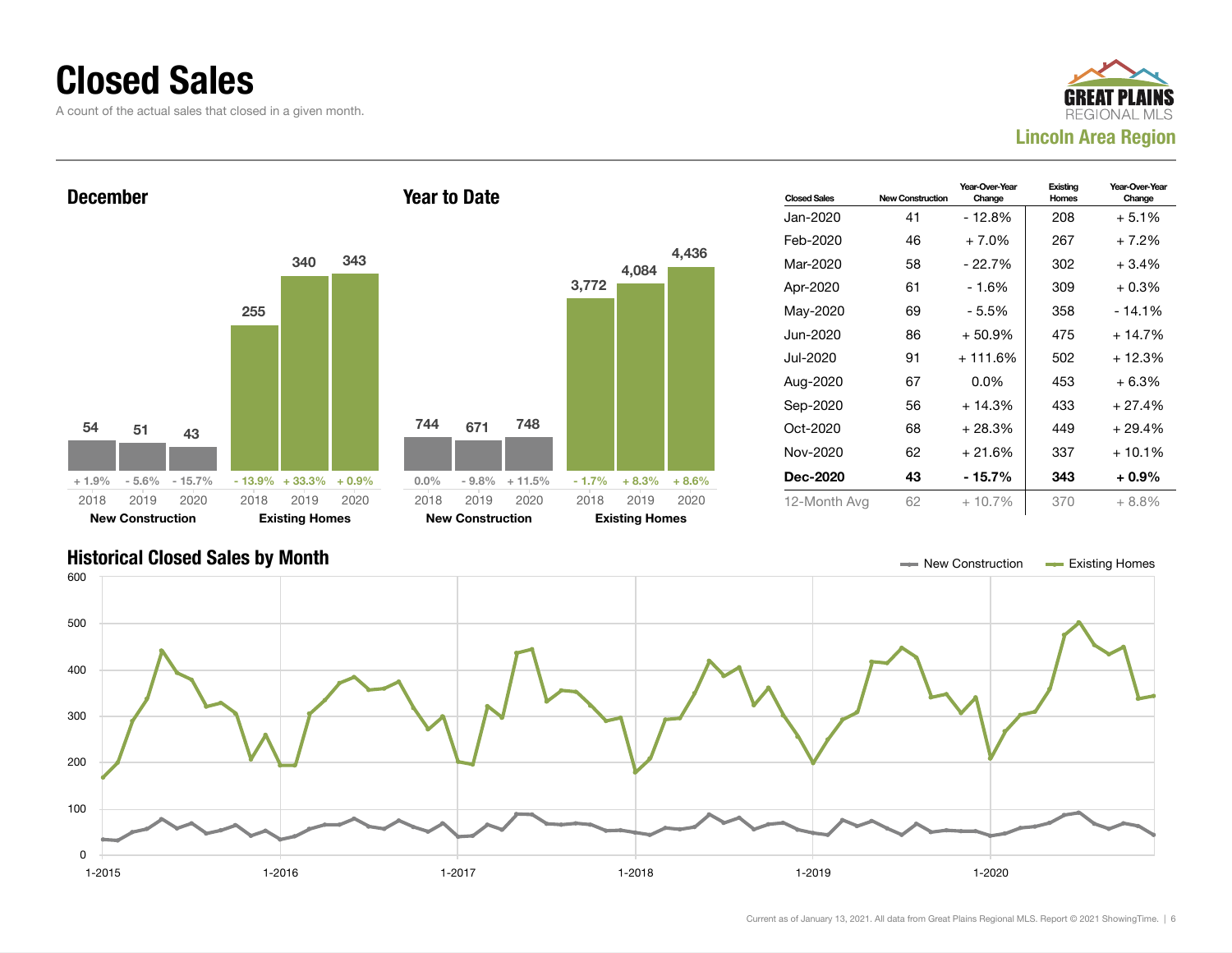#### Days on Market Until Sale

Average number of days between when a property is listed and when an offer is accepted in a given month.





|                                                      | <u>- Le Le Line is the this wishes of the member ingeres weeld.</u> |  |
|------------------------------------------------------|---------------------------------------------------------------------|--|
| <b>Historical Days on Market Until Sale by Month</b> | $\equiv$ New Construction $\equiv$ Existing Homes                   |  |

| Days on Market | <b>New Construction</b> | Year-Over-Year<br>Change | Existing<br><b>Homes</b> | Year-Over-Year<br>Change |
|----------------|-------------------------|--------------------------|--------------------------|--------------------------|
| Jan-2020       | 60                      | $+57.9%$                 | 28                       | - 22.2%                  |
| Feb-2020       | 71                      | $+42.0%$                 | 29                       | - 12.1%                  |
| Mar-2020       | 51                      | $-1.9%$                  | 29                       | $-12.1%$                 |
| Apr-2020       | 79                      | $0.0\%$                  | 21                       | $-19.2%$                 |
| May-2020       | 70                      | $+12.9%$                 | 14                       | - 26.3%                  |
| Jun-2020       | 60                      | $+22.4%$                 | 18                       | - 10.0%                  |
| Jul-2020       | 57                      | $+26.7%$                 | 16                       | $+6.7%$                  |
| Aug-2020       | 47                      | $-14.5%$                 | 12                       | - 36.8%                  |
| Sep-2020       | 35                      | $-34.0%$                 | 11                       | - 35.3%                  |
| Oct-2020       | 41                      | $-34.9%$                 | 9                        | $-57.1%$                 |
| Nov-2020       | 43                      | $-45.6%$                 | 10                       | - 52.4%                  |
| Dec-2020       | 31                      | $-50.0\%$                | 14                       | $-51.7%$                 |
| 12-Month Avg*  | 54                      | $-6.1\%$                 | 16                       | $-28.4%$                 |

\* Days on Market for all properties from January 2020 through December 2020. This is not the average of the individual figures above.



16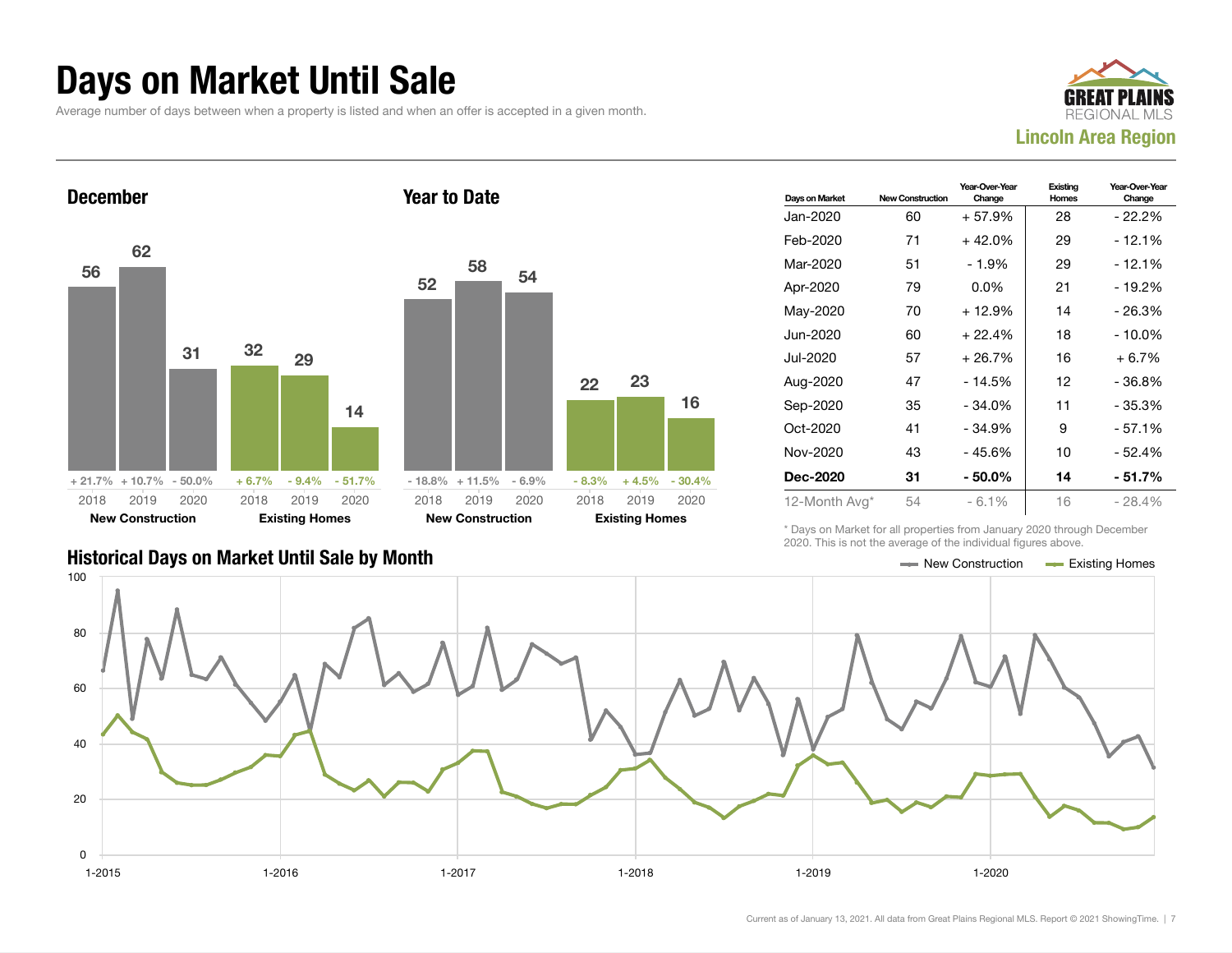### Median Closed Price

Point at which half of the sales sold for more and half sold for less, not accounting for seller concessions, in a given month.





| <b>Median Closed Price</b> | <b>New Construction</b> | Year-Over-Year<br>Change | Existing<br>Homes | Year-Over-Year<br>Change |
|----------------------------|-------------------------|--------------------------|-------------------|--------------------------|
| Jan-2020                   | \$317,900               | $+5.5%$                  | \$185,000         | + 5.0%                   |
| Feb-2020                   | \$318,224               | $+9.1%$                  | \$179,900         | + 6.4%                   |
| Mar-2020                   | \$322,500               | $+9.3%$                  | \$189,950         | + 9.2%                   |
| Apr-2020                   | \$321,800               | - 2.7%                   | \$190,000         | $+2.7%$                  |
| May-2020                   | \$326,089               | $+7.1%$                  | \$210,000         | + 12.0%                  |
| Jun-2020                   | \$333,700               | + 12.8%                  | \$207,000         | $+3.5%$                  |
| Jul-2020                   | \$341,950               | $+13.2%$                 | \$221,750         | $+10.9%$                 |
| Aug-2020                   | \$326.700               | $+3.1\%$                 | \$215,000         | $+13.2\%$                |
| Sep-2020                   | \$318,415               | $+1.1\%$                 | \$215,000         | $+7.7%$                  |
| Oct-2020                   | \$337,245               | $+4.8%$                  | \$217,500         | $+13.3%$                 |
| Nov-2020                   | \$360.250               | $+9.5%$                  | \$215,000         | + 18.2%                  |
| <b>Dec-2020</b>            | \$344,900               | + 11.3%                  | \$215,000         | + 13.2%                  |
| 12-Month Avg*              | \$332,625               | $+7.3%$                  | \$207,500         | $+10.3%$                 |

\* Median Closed Price for all properties from January 2020 through December 2020. This is not the average of the individual figures above.



\$207,500

#### Historical Median Closed Price by Month **New York Construction According Closed Price by Month** New Construction According Homes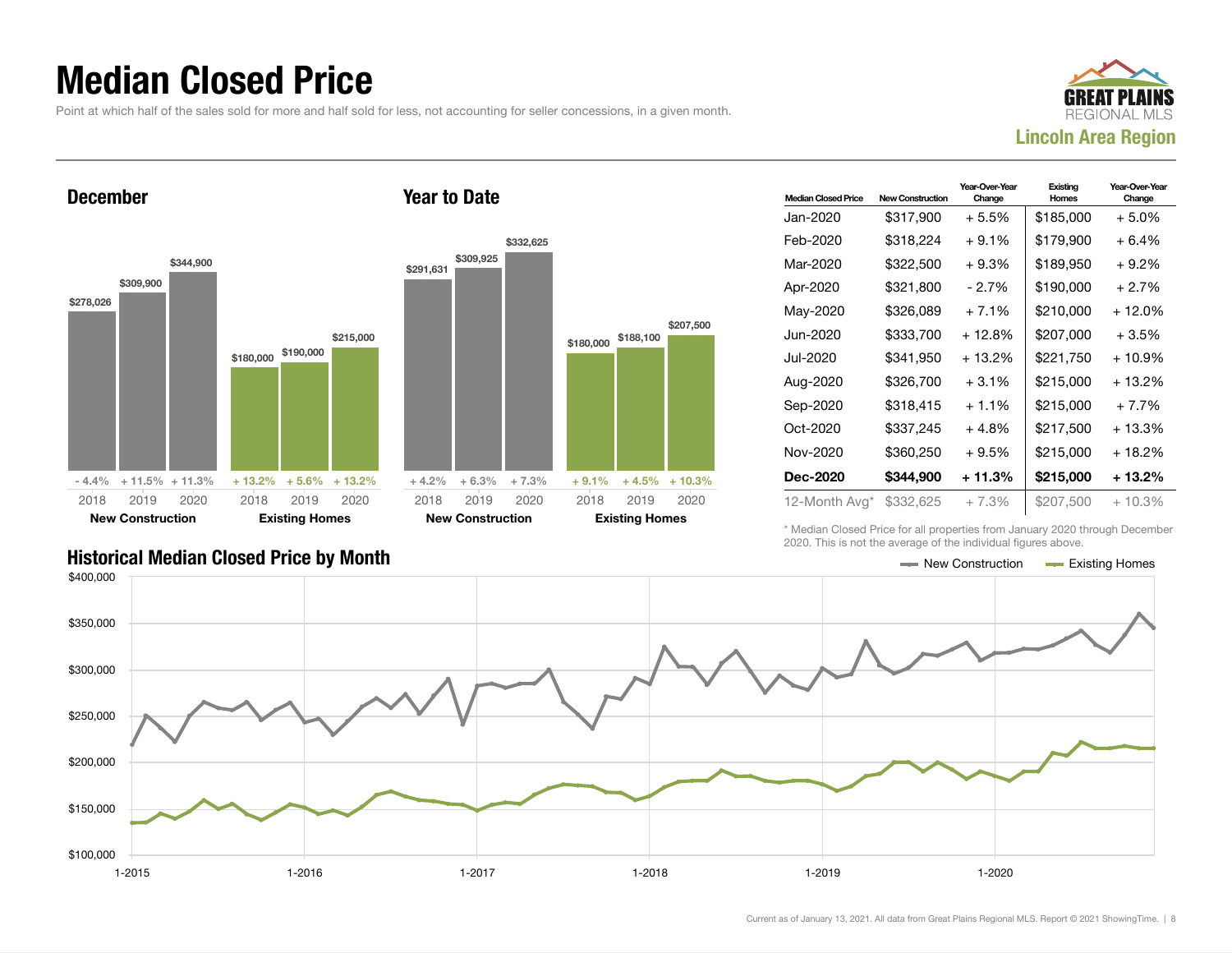#### Average Closed Price

Average sales price for all closed sales, not accounting for seller concessions, in a given month.



December



Year to Date

| <b>Average Closed Price</b> | <b>New Construction</b> | Year-Over-Year<br>Change | Existina<br>Homes | Year-Over-Year<br>Change |
|-----------------------------|-------------------------|--------------------------|-------------------|--------------------------|
| Jan-2020                    | \$322.662               | + 7.9%                   | \$208.448         | + 2.4%                   |
| Feb-2020                    | \$325,817               | $+9.2\%$                 | \$216,587         | + 8.1%                   |
| Mar-2020                    | \$349,277               | + 11.8%                  | \$215,549         | $+4.3%$                  |
| Apr-2020                    | \$340,556               | $+6.2\%$                 | \$222,193         | + 7.4%                   |
| May-2020                    | \$325,201               | $+3.0%$                  | \$232,047         | + 6.0%                   |
| Jun-2020                    | \$345,264               | $+6.1%$                  | \$228,953         | - 7.1%                   |
| Jul-2020                    | \$345,579               | $+9.6%$                  | \$250,714         | + 12.4%                  |
| Aug-2020                    | \$339,165               | $+8.5%$                  | \$252,290         | $+14.4%$                 |
| Sep-2020                    | \$331,289               | $+2.3%$                  | \$251,988         | $+9.0\%$                 |
| $Oct-2020$                  | \$339,299               | $+0.5%$                  | \$248.407         | $+12.5%$                 |
| Nov-2020                    | \$375,409               | $+12.1%$                 | \$240,307         | + 12.5%                  |
| Dec-2020                    | \$356,235               | + 11.6%                  | \$252,086         | + 13.9%                  |
| 12-Month Avg*               | \$341,939               | $+7.5%$                  | \$237,831         | $+8.3%$                  |

\* Average Closed Price for all properties from January 2020 through December 2020. This is not the average of the individual figures above.

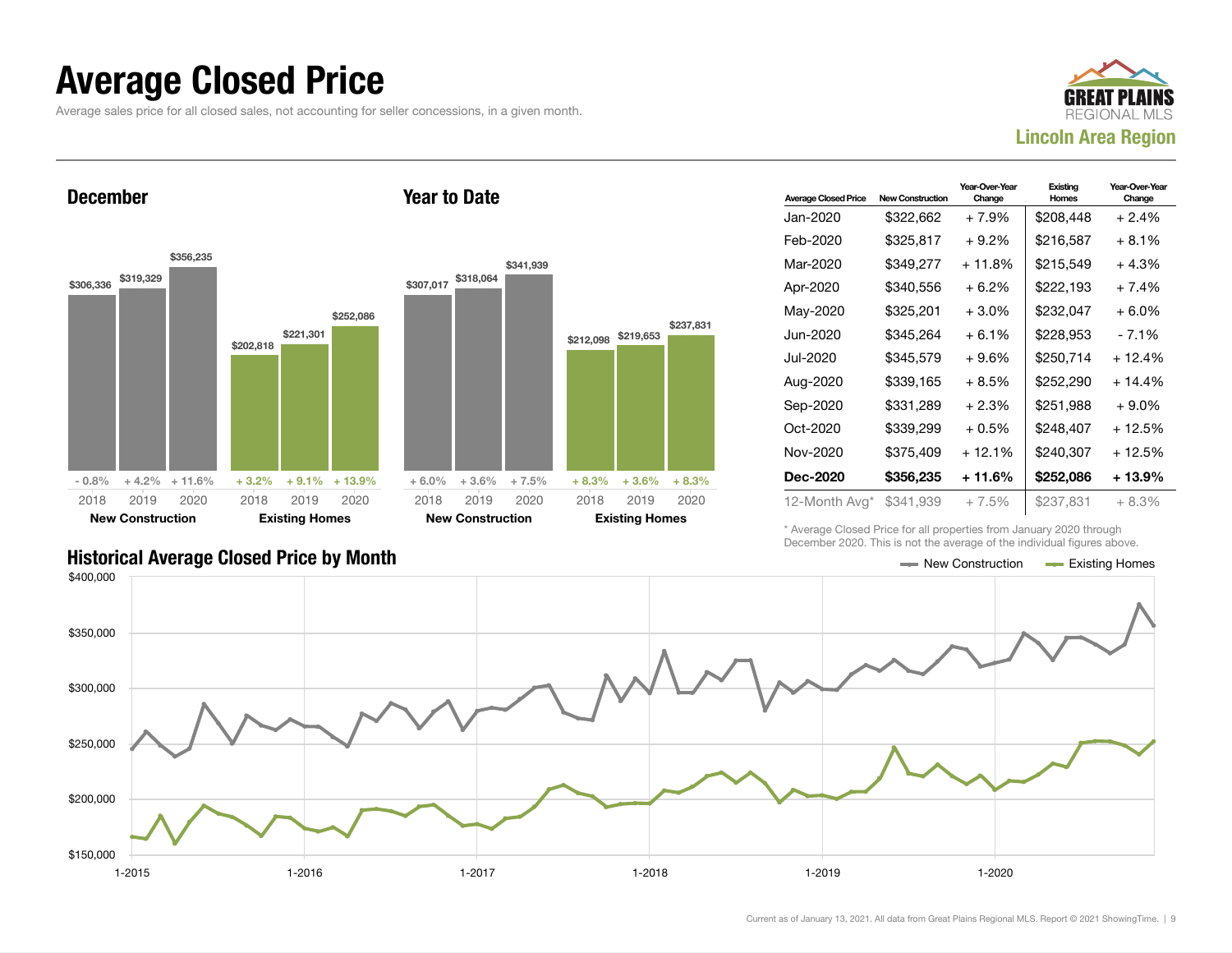## Percent of List Price Received

Percentage found when dividing a property's sales price by its most recent list price, then taking the average for all properties sold in a given month, not accounting for seller concessions.



Year-Over-Year Change

Existing **Homes** 

Pct. of List Price<br>Received **New Construction** Jan-2020 100.3% + 0.1% 97.5% - 0.2% Feb-2020 101.0% + 0.5% 97.6% - 0.1% Mar-2020 101.5% + 1.0% 98.9% + 0.9% Apr-2020 100.8% + 0.3% 99.3% + 0.9% May-2020 100.1% - 1.2% 99.4% - 0.1% December 100.2% 100.6% 100.6%  $-1.1\% + 0.4\% = 0.0\%$ 97.3% 97.8% 99.8%  $-0.6\%$   $+0.5\%$   $+2.0\%$ 2018 New Construction 2019 2020 2018 Existing Homes 2019 2020 Year to Date 100.6% 100.6% 100.7%  $0.0\%$  0.0% + 0.1% 98.8% 98.4% 99.8%  $+ 0.2\%$  - 0.4% + 1.4% 2018 New Construction 2019 2020 2018 Existing Homes 2019 2020

#### Historical Percent of List Price Received by Month New Construction According Homes

Jun-2020 100.2% - 0.7% 99.9% + 0.5% Jul-2020 100.2% 0.0% 100.5% + 1.6% Aug-2020 100.8% + 0.7% 100.9% + 2.5% Sep-2020 100.5% - 0.7% 100.6% + 2.3%  $Oct-2020$  101.3% + 0.9% 100.6% + 2.4% Nov-2020 101.3% + 0.7% 100.2% + 2.3% Dec-2020 100.6% 0.0% 99.8% + 2.0% 12-Month Avg\* 100.7% + 0.1% 99.8% + 1.4%

Year-Over-Year Change

\* Pct. of List Price Received for all properties from January 2020 through December 2020. This is not the average of the individual figures above.

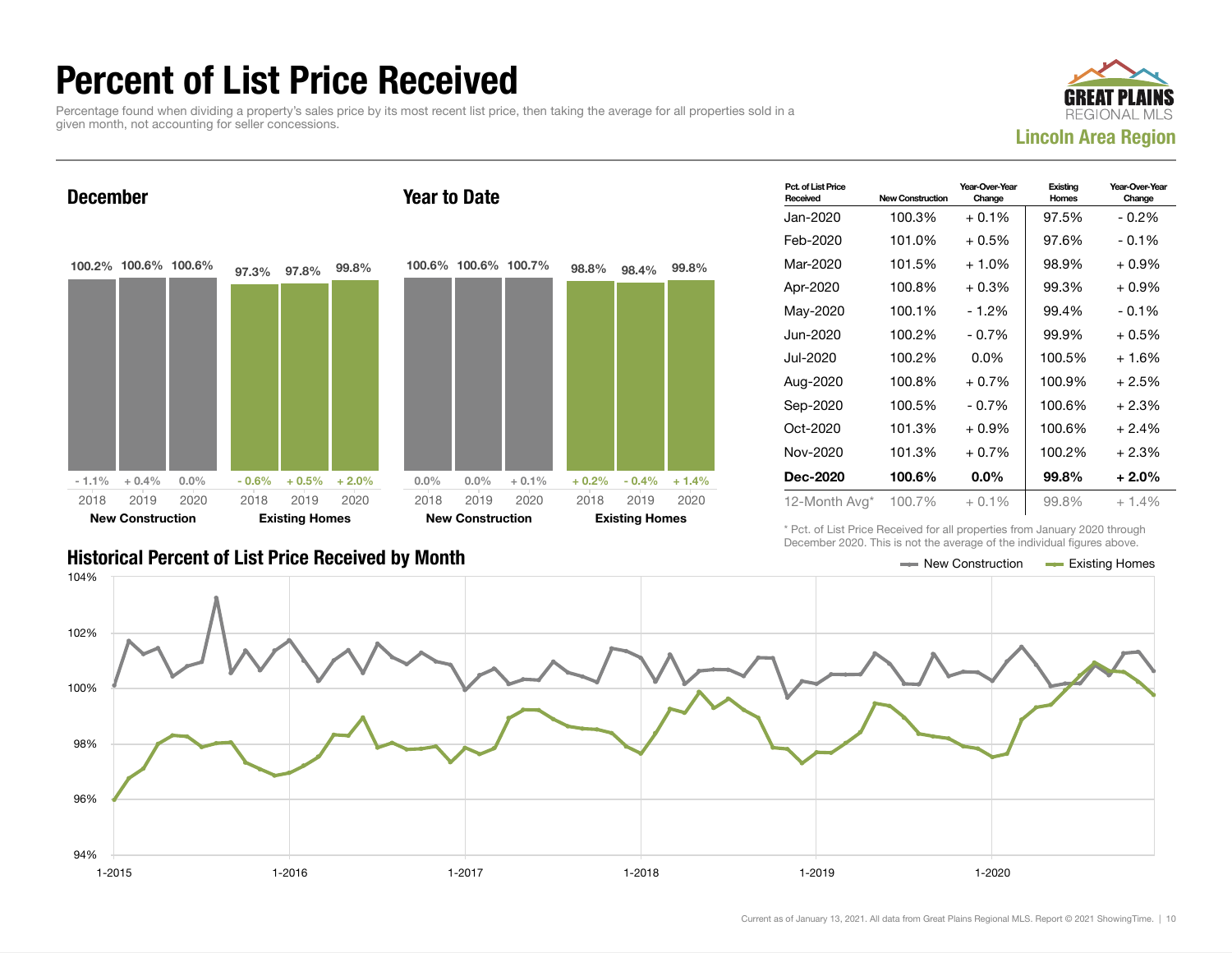## Housing Affordability Index

This index measures housing affordability for the region. For example, an index of 120 means the median household income is 120% of what is necessary to qualify for the median-priced home under prevailing interest rates. A higher number means greater affordability.





| <b>Affordability Index</b> | <b>New Construction</b> | Year-Over-Year<br>Change | Existing<br>Homes | Year-Over-Year<br>Change |
|----------------------------|-------------------------|--------------------------|-------------------|--------------------------|
| Jan-2020                   | 108                     | $+2.9\%$                 | 185               | $+3.4%$                  |
| Feb-2020                   | 109                     | $0.0\%$                  | 193               | $+2.7%$                  |
| Mar-2020                   | 108                     | - 0.9%                   | 183               | $-1.1\%$                 |
| Apr-2020                   | 109                     | $+11.2%$                 | 185               | $+5.1%$                  |
| May-2020                   | 109                     | $+0.9%$                  | 169               | $-3.4%$                  |
| Jun-2020                   | 107                     | $-6.1%$                  | 173               | $+3.0\%$                 |
| Jul-2020                   | 106                     | $-5.4%$                  | 163               | $-3.0\%$                 |
| Aug-2020                   | 112                     | $+3.7%$                  | 170               | - 5.6%                   |
| Sep-2020                   | 115                     | $+5.5%$                  | 171               | $0.0\%$                  |
| $Oct-2020$                 | 109                     | $+2.8%$                  | 170               | $-4.0%$                  |
| Nov-2020                   | 103                     | $0.0\%$                  | 173               | - 7.5%                   |
| Dec-2020                   | 109                     | $0.0\%$                  | 174               | $-2.2\%$                 |
| 12-Month Avg               | 109                     | $+0.9%$                  | 176               | $-1.1\%$                 |

#### Historical Housing Affordability Index by Month New Construction Existing Homes

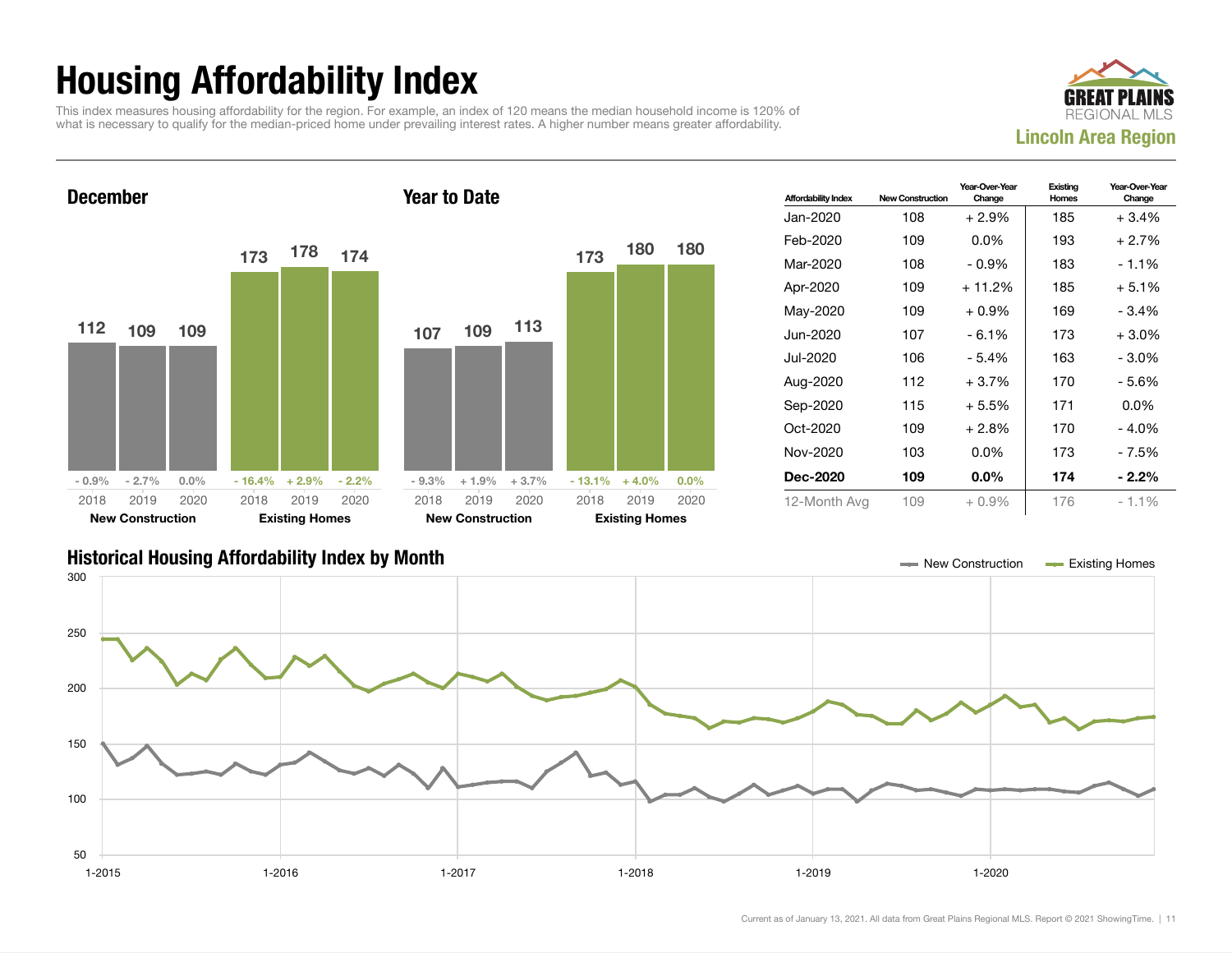### Inventory of Homes for Sale

The number of properties available for sale in active status at the end of a given month.





#### Historical Inventory of Homes for Sale by Month New Construction Existing Homes

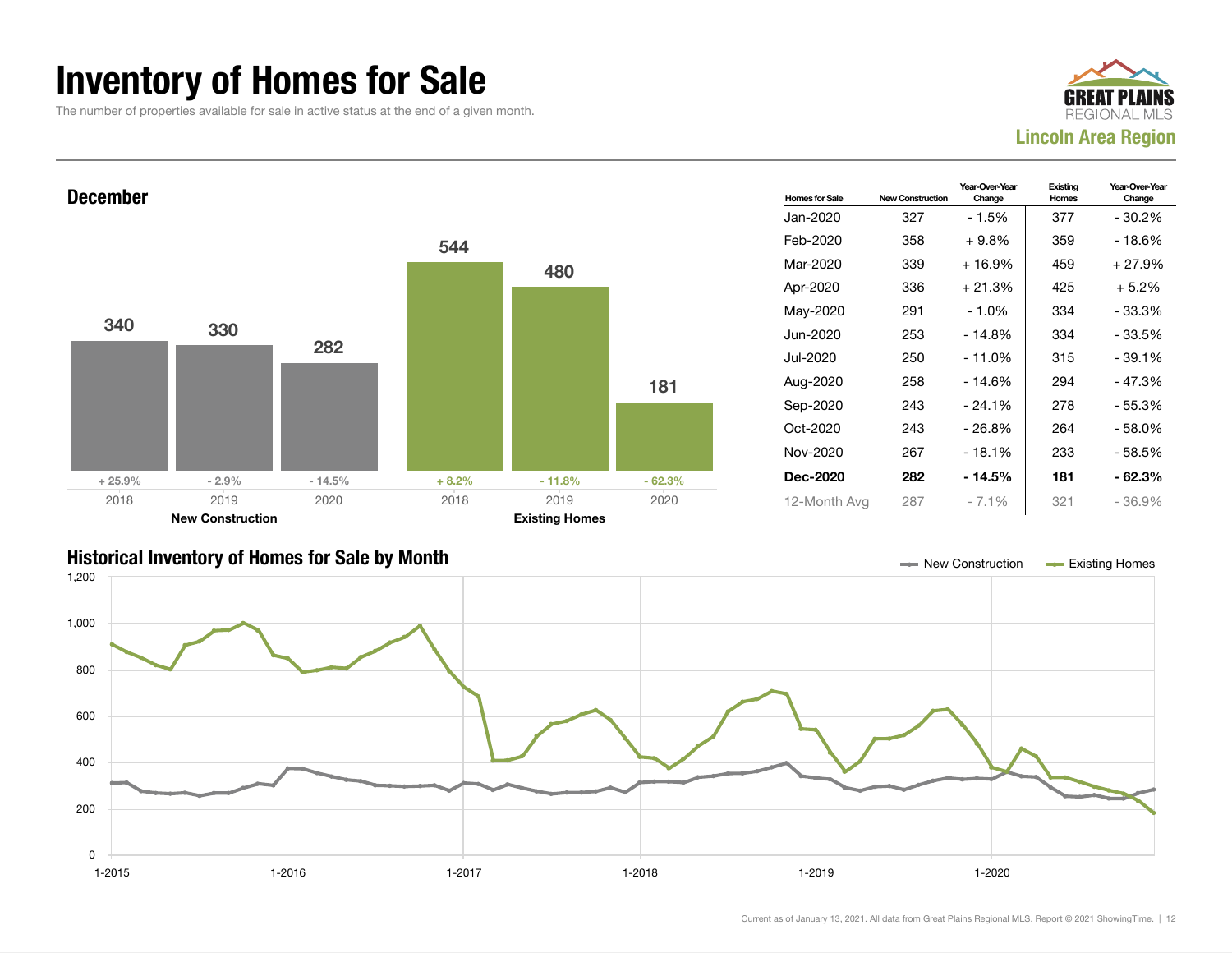## Months Supply of Inventory

The inventory of homes for sale at the end of a given month, divided by the average monthly pending sales from the last 12 months.





| <b>Historical Months Supply of Inventory by Month</b> | $\longrightarrow$ New Construction $\longrightarrow$ Existing Homes |  |
|-------------------------------------------------------|---------------------------------------------------------------------|--|

| <b>Months Supply</b> | <b>New Construction</b> | Year-Over-Year<br>Change | Existing<br>Homes | Year-Over-Year<br>Change |
|----------------------|-------------------------|--------------------------|-------------------|--------------------------|
| Jan-2020             | 6.1                     | $+24.5%$                 | 1.1               | $-35.3%$                 |
| Feb-2020             | 6.5                     | $+32.7%$                 | 1.0               | - 28.6%                  |
| Mar-2020             | 6.1                     | $+35.6%$                 | 1.3               | $+18.2%$                 |
| Apr-2020             | 6.1                     | $+41.9%$                 | 1.2               | $0.0\%$                  |
| May-2020             | 5.0                     | $+6.4%$                  | 1.0               | $-33.3%$                 |
| Jun-2020             | 4.2                     | - 14.3%                  | 0.9               | - 40.0%                  |
| Jul-2020             | 3.9                     | $-20.4%$                 | 0.9               | $-43.8%$                 |
| Aug-2020             | 3.8                     | - 29.6%                  | 0.8               | - 52.9%                  |
| Sep-2020             | 3.6                     | - 36.8%                  | 0.8               | - 55.6%                  |
| $Oct-2020$           | 3.4                     | $-43.3%$                 | 0.7               | $-63.2%$                 |
| Nov-2020             | 3.8                     | $-35.6%$                 | 0.6               | - 64.7%                  |
| <b>Dec-2020</b>      | 4.0                     | $-33.3\%$                | 0.5               | - 64.3%                  |
| 12-Month Avg*        | 4.7                     | $-9.1%$                  | 0.9               | $-41.3%$                 |

\* Months Supply for all properties from January 2020 through December 2020. This is not the average of the individual figures above.